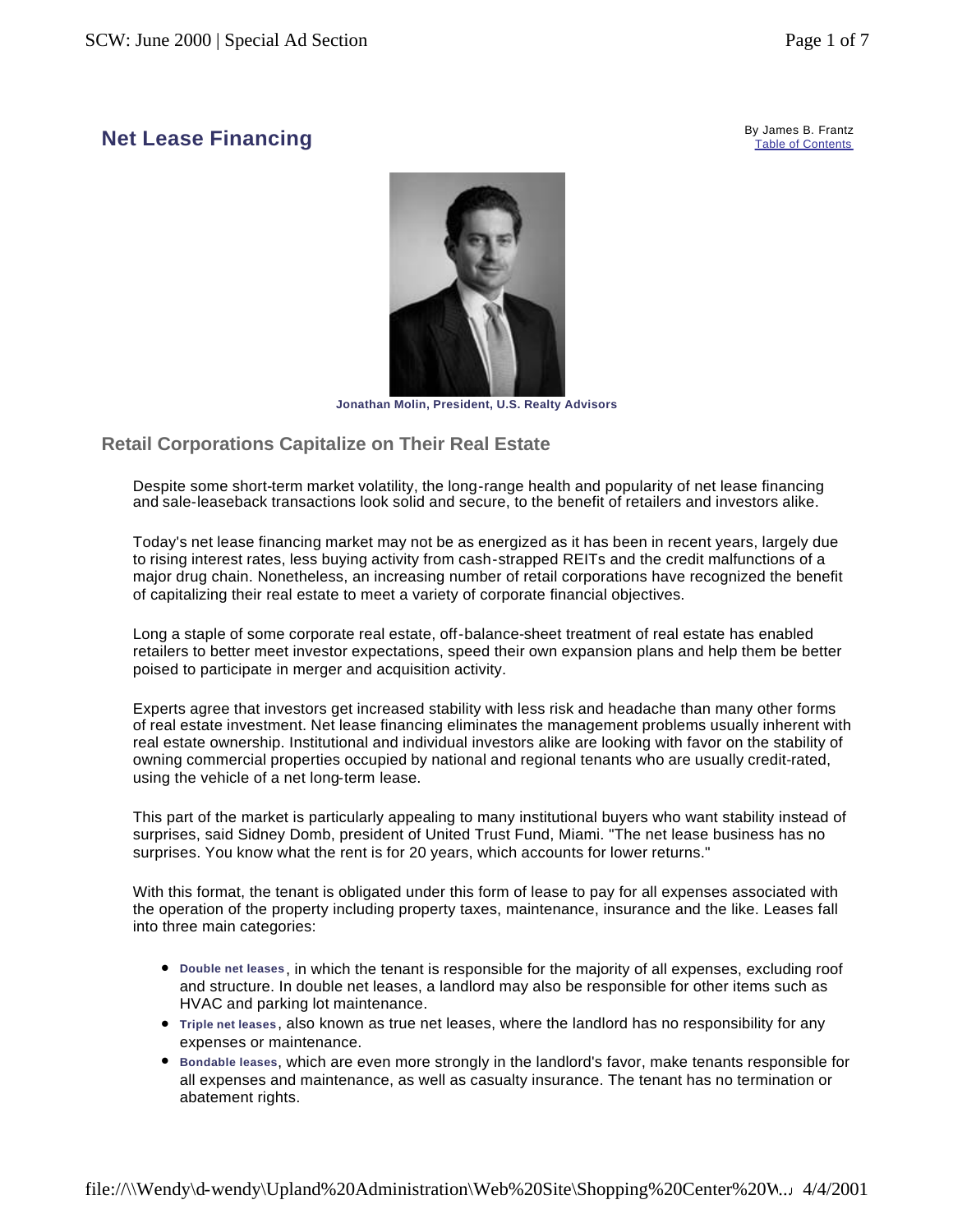"The cost of doing sale-leaseback transactions is more expensive, but there are still new tenants seeking to do them, although the scene is not as robust as it was in 1998," said Jonathan Molin, president of U.S. Realty Advisors, New York, which works on behalf of pension funds and life insurance companies in this area of sales and financing.

Molin said that while his firm continues to see "a fair amount of business," a variety of factors dating back to a year and a half ago have caused credit tenant lease (CTL) spreads to widen. Another dampening factor has been the significant deterioration of the credit status of the Rite Aid drug chain. "There is no more Rite Aid business being done, and that cast a bit of a shadow over the other drug chains. We are seeing a wider spread for debt in those areas," he said. (Rite Aid Corp.'s credit rating has been lowered to B and then to BB, while other national drug chains are rated Single A.)

Nevertheless, companies always need to raise money to grow their core business, to fund research and development, or to expand. Sale-leaseback transactions will always play a part in corporate fund -raising, Molin said.

"Some developers are selling at higher cap rates, and others are holding on to past cap rates and not seeing the offers they would like to see," said Blair Rinnier, principal at Net-Properties.com, an Internet based net lease financing firm in Salisbury, Md.

Investor interest today is very tenant-specific. "There is money out there, but it depends on how interested the financial community is in a particular tenant," said Keith Sturm, a principal at Upland Real Estate Group Inc., a Minneapolis-based real estate services firm that specializes in selling single-tenant lease properties.

Sturm said buyers are very credit-oriented toward a particular tenant. Sometimes as many as 20 or more lenders may be chasing a Walgreen's deal, but once they get their fill of Walgreen's, that level may drop to five interested lenders.

Retail tenants with less creditworthiness, such as a Hollywood Video, usually have a harder time, and the qualities of the actual real estate factor into the picture more. To be attractive, a Hollywood Video location has to be very well located with market-rate rents, Sturm said. Often, however, rents are higher than market averages, forcing lenders to require additional equity.

There is concern in the market that the technology of Hollywood and Blockbuster is limited. "While they still offer strong tenant credit to some investors, some are worried that these companies might be phased out in the next five to 10 years," Rinnier said.

"Greenspan is affecting the market tremendously," Sturm said. Since the 10-year Treasury bill is the basis for pricing loans in net lease transactions, as it continues to rise, so do financing costs. "Lenders are working on a spread based on the 10-year Treasury bill, which makes it more expensive for investors to purchase properties," he said. Cap rates have not risen and asking prices have not lowered to compensate for the increase in interest rates in the last six months, he said. This has created a large supply of product.

He cited Walgreen properties as an example. "Six months ago ,Walgreen properties were trading in the 8% cap rate range and today are selling for around 8.5%. There is a difference in pricing of 50 basis points, while interest rates have raised 50 to 75 basis points in the same period. Clearly, cap rates have not compensated for the increase in financing costs. Cap rates will have to adjust to continue to attract investors and provide them with the same level of return. Otherwise, investors will look at alternative investments or other more competitive real estate," Sturm said.

"You constantly fight the interest rates in this market. Rates have been moving a lot this year, but with no drastic changes," Domb said. Interest rate fluctuations matter most in to-be-built projects, he said. A deal where a facility will be completed and close in May 2001 is being predicated on today's rates. "You assume rates will be close to this in 12 months, but there is a little too much jumpiness for real comfort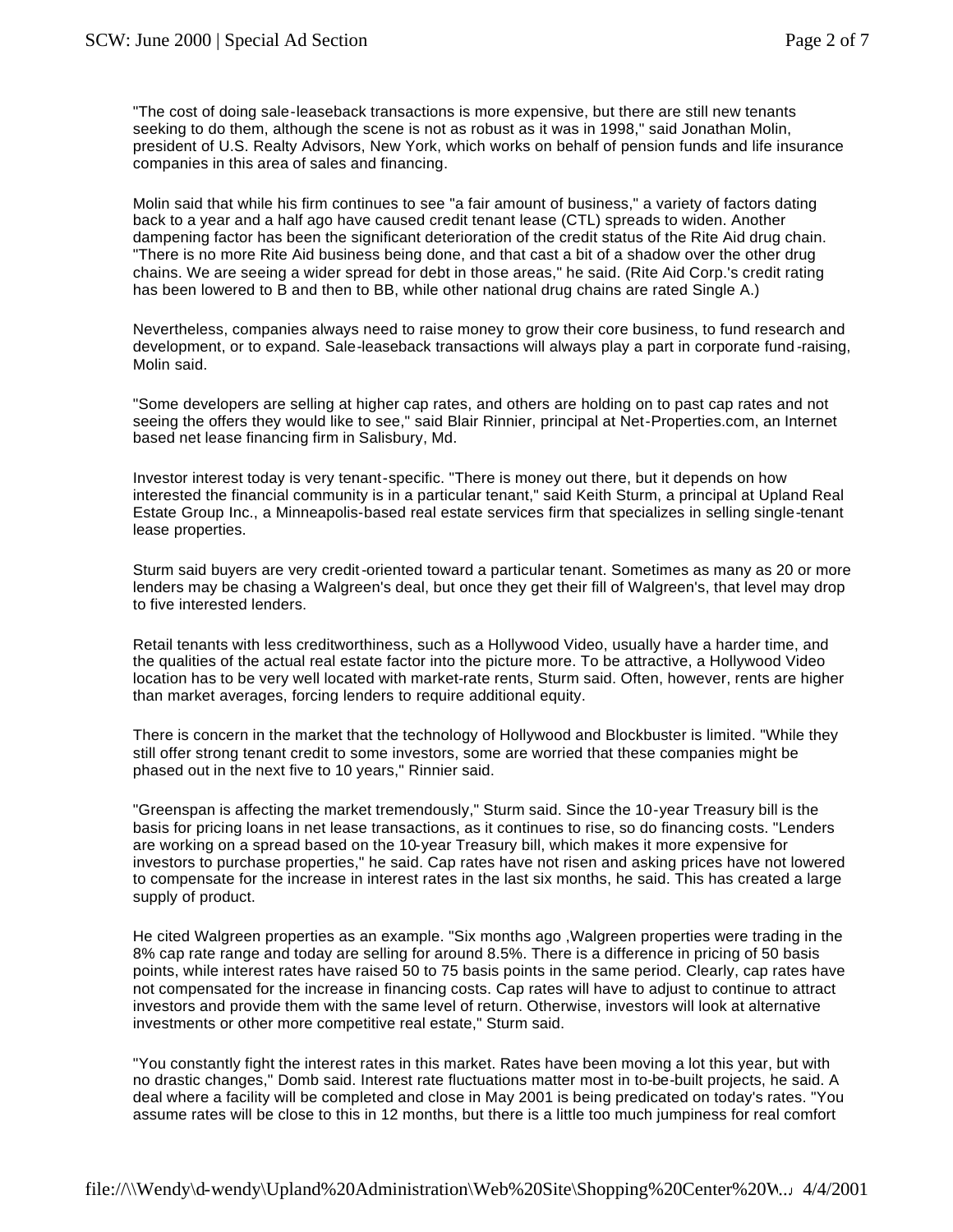right now," he said. "It's the first time in six months you've had to worry about rates."

Sturm said he looks at net lease transaction underwriting criteria as a triangle, with location, lease and the credit of the tenant being the three sides, all weighing equally in determining investment return. "The cap rate must increase to make up for any weakness in any of these three factors. If anything changes, the cap rate must change," he said.

The differing quality of location, lease and credit can lead to a lot of variations. "But when all of the ingredients are healthy, you can have cap rates in the high 8s and low 9s. Cap rates rise from 9 to 9 1/4, if anything is wrong with either the real estate or the credit," Domb said.

Lenders and buyers scrutinize not only the quality of the real estate but diversification of tenant type and geography. "Rite Aids going south was a wake up call for a lot of people. It has made lenders more hesitant to underwrite too many competitors in certain geographical regions. They have thus upped their spreads in certain situations based on what the market can justify," said Randy Blankstein, president of 1031 Properties.com in Chicago.

"It used to be that all that was necessary was a good location and an investment-grade tenant. But after Rite Aids stock got beaten up fairly bad and considering today's financial markets, everything moves much faster. Therefore, lenders are looking at the real estate more than they used to," said Chris Marabella, owner of Marabella Commercial Finance in Escondido, Calif. Primarily, they look at rent levels to make sure they are equal to or less than surrounding rents. "Lenders want to know if they can re-lease the property. They are getting more conservative and taking more time to look things over carefully, because they don't want to get burned," Marabella said.

Higher-than-market rents come into play more frequently with build-to-suit projects in which a retailer wants a specific location, Sturm said.

#### **Retailer can see many benefits**

"The sale and leaseback of corporate real estate has been popular in the past, and I expect it to be a more popular form of capitalizing a company in the future," said Edward V. LaPuma, an executive director at W.P. Carey & Co. Inc., New York. Sale-leaseback financing principles fit in with the trend for corporations to outsource not only human resources but also real estate, LaPuma said.

A major benefit is, of course, cash. "Sale-leasebacks provide the releasing of capital and allow a corporation to realize the full-market value of their real estate and increase their cash and off-balance sheet action. It puts corporations on what is called the efficient frontier of capital. When added into the overall corporate financial mix, the sale-leaseback is attractive to total capitalization. Short-term liabilities are matched up with short-term assets. It provides an additional way of diversifying a company's financial strategy, LaPuma said.

Sale-leasebacks enhance a company's borrowing capacity to fund R&D or acquisition activity, LaPuma said. They also provide benefits in financial reporting, as the off-balance sheet nature of the transaction allows a company to show an improved return on assets and improved return on capital right away. "All of this has helped to increase the number of sale-leaseback transactions," he said.

In terms of expansion, sale-leaseback financing quickens the pace. "The largest asset on the balance sheet was real estate, and traditionally retailers grew on a store-by-store basis. The growth pattern was slower. Now, however, many specialty retailers, start-ups and regional companies are growing their business at a much quicker rate," LaPuma said.

Domb mentioned a simple test for retailers to determine if leased real estate works for them: if they can take the money and earn more, they should lease. "Companies are beginning to understand that they shouldn't carry all of this real estate on their books. They're being advised by their investment bankers of the sense it makes to capitalize."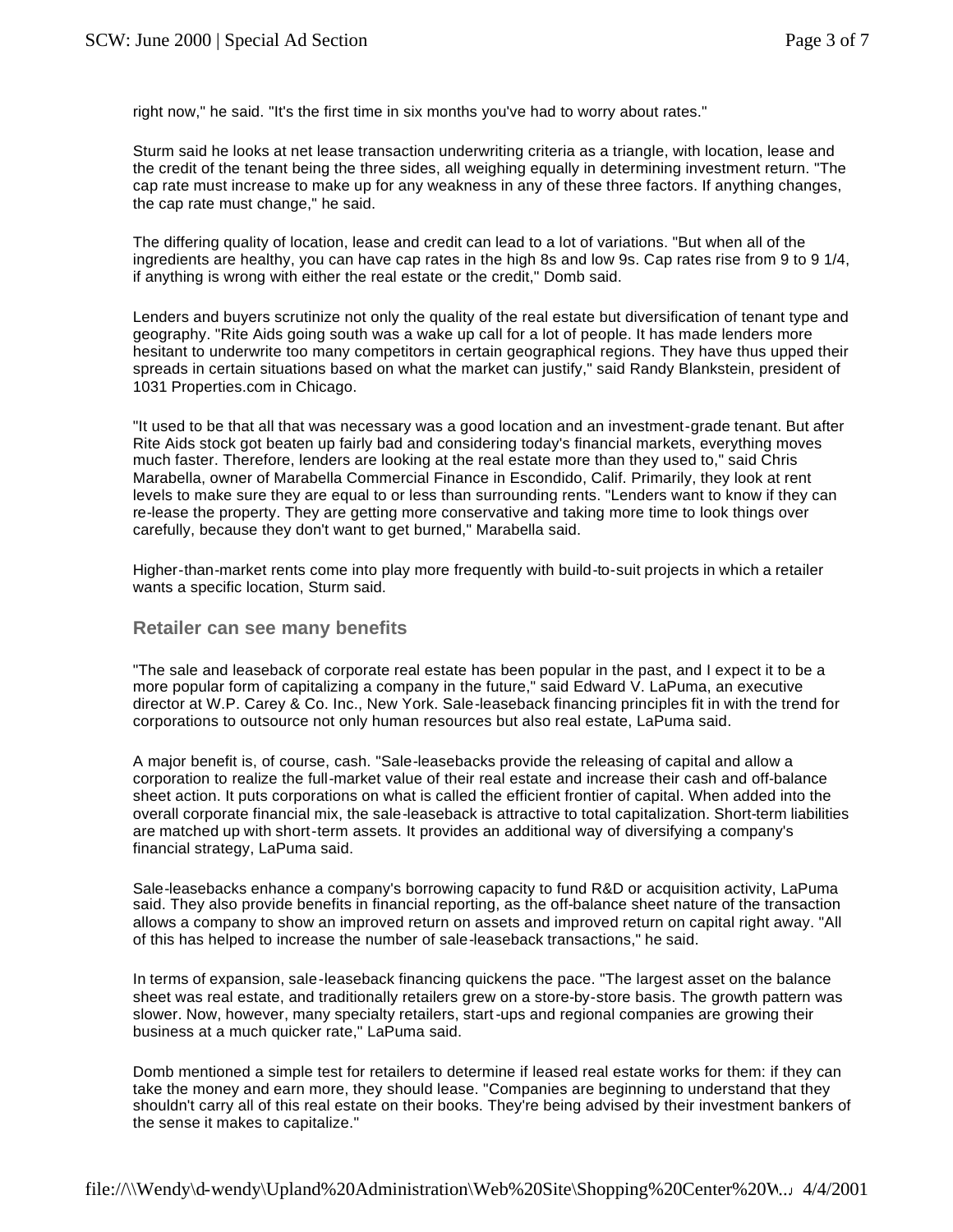"A retailer can get 100% financing on a \$1 million property, take his \$1 million and go get 30% returns rather than 10%. It helps the retailer's stock and benefits the bottom line by helping to increase earnings," Marabella said.

### **Most drug chains still popular**

While net lease financing and sale -leaseback transactions have branched out to encompass a wider variety of retailers, the large national drug chains, excluding Rite Aid, remain a mainstay of the business.

"The freestanding drug store is alive and well," Blankstein said. He mentioned that Walgreen has 490 new freestanding stores, and that the latest change in drug store real estate lately has been the move to add drive-throughs to the facilities. "Drug stores remain the tenant of favor, as many view drug stores as immune to Internet commerce threats," he said.

"There is still a lot of activity in Walgreen. CVS transactions are also very attractive and hard to come by, and they are usually purchased before breaking ground," Rinnier said. Investor perception has shifted negatively toward Eckerd, due to the chain closing some 300 stores, he added.

Blankstein said he is seeing activity not only in the healthy drug chains, whose expansion makes up 20% to 30% of the market, but also in properties of 7 Eleven, Taco Bell, Blockbuster and Staples. While McDonalds remains a holdout, eschewing the net lease route, "clearly everyone else from Wal-Mart on down is doing it or considering sale-leasebacks," Blankstein said.

Blankstein sees a bright future for leased real estate. "I view the trend as moving to all leased real estate instead of owned, as it has been proven that retailers see a 25% to 30% increase in revenue and generating more sales per square foot in freestanding stores as opposed to in-line. As long as the 1031 rules do not change (see accompanying story on 1031 exchanges), it means lower costs to corporations to move real estate off their balance sheets. The trend has been accelerating for the last two to three years, and I see it going in this same direction in the future," he said.

#### **REITs take riskier route**

"Real estate investment trusts (REITs) have been priced out of some markets, because they can't get equity as cheap," Blankstein said. "REITs have gone to higher cap rates and non-credit tenants, such as restaurants. They have moved higher on the risk scale and are betting more on the real estate than the tenant as the stock market has changed." This is a positive move for REITs, he said, because it means they are functioning as operating companies and are showing enough diversification in their portfolio to be able to afford to take some tenant risk.

"REITs are also active buyers in the secondary market," he said. They are buying leases that have long terms remaining, seeing this as another place where they can add value.

#### Anchored Centers Can Take Advantage of Net Lease Financing

Stand-alone retail properties are no longer standing alone in their ability to take advantage of credit tenant financing. Two new programs initiated by New York-based Capital Lease Funding LP, (CLF) are now enabling owners of different types of shopping centers to use net lease structures.

Paul McDowell, senior vice president and a founder and partner at CLF, says that while classic net-lease financing is for a stand-alone property that is 100% net leased to a credit-rated tenant, "we see a lot of properties that have combinations of credit tenants and some percentage of non-credit or less-thaninvestment-grade tenants as well." An example is a center anchored by a Wal-Mart or Home Depot that contains local tenants such as a pizza parlor, a florist and the like.

This type of center typically has followed a more traditional path to financing, usually obtaining a 10-year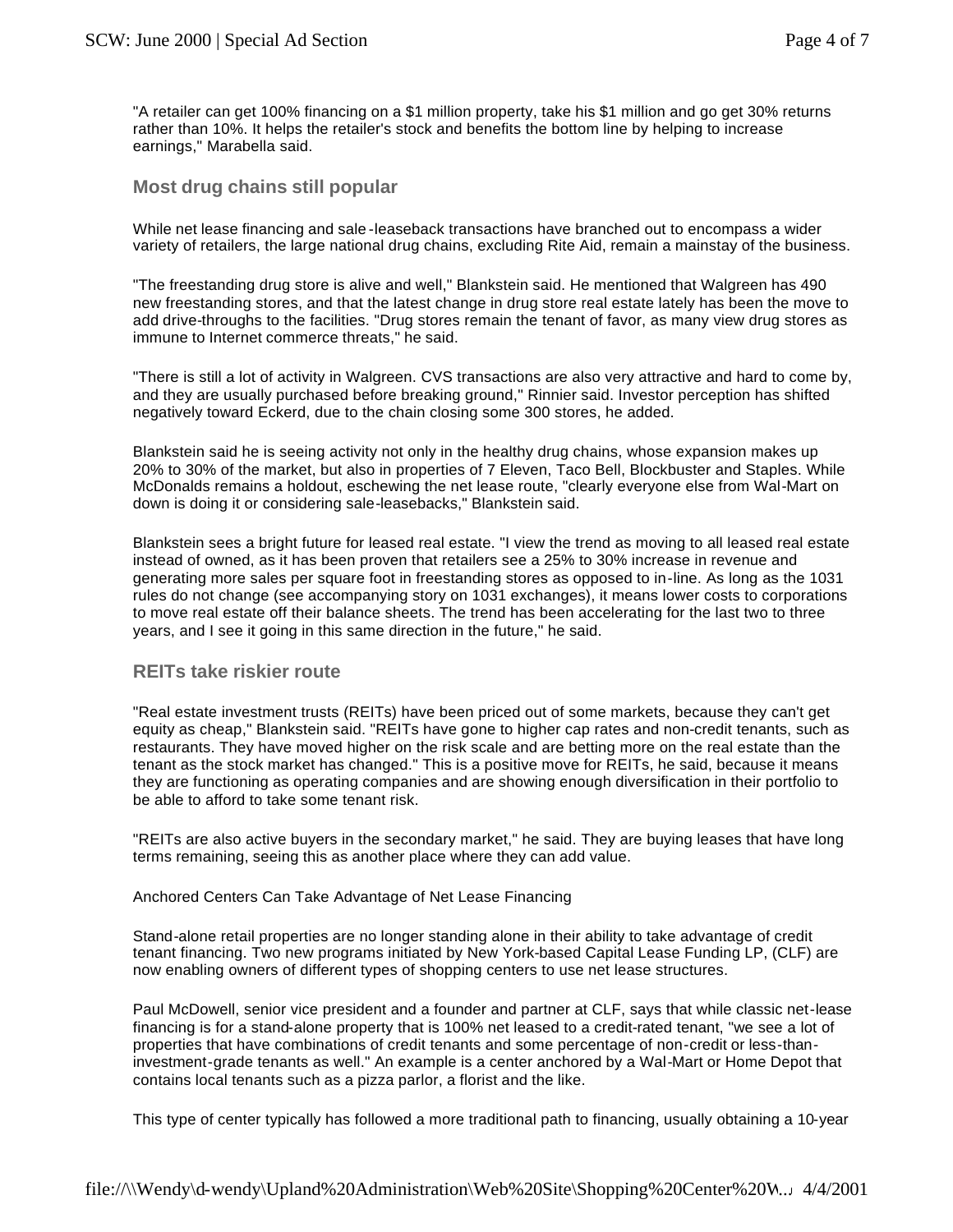loan with loan-to-value (LTV) ratios of 75% to 80% and a 30-year amortization, McDowell says. The problem with the standard real estate loan for such a center is that the underwriting ignores the 10-year rent stream from the credit tenant because it assumes the risks of the local tenants, figuring that the non-credit local retailers will not be able to pay their percentage of common area charges, taxes and insurance for the life of the loan.

In some cases, owners have isolated the various cash flows, subdivided the property into separate tax parcels or have created a condominium structure to isolate common area charges, taxes and other obligations of non-credit-rated tenants in order to structure credit-tenant financing. But doing so invariably gets complicated or in many cases is prohibitively expensive or impossible to structure due to local regulatory constraints, McDowell says.

CLFs' two new programs, rolled out this year, are meant to fill this niche and make it easier for owners of such centers to maximize proceeds.

The first program is for centers anchored by a credit tenant in which rent from non-credit tenants represent 15% or less of the overall property's net operating income (NOI). With this program, the borrower can finance only the cash flow from the credit tenant, leaving the NOI from the other tenants as free cash flow, with a single mortgage held covering the entire property. Depending on the credit rating of the anchor, lease quality and interest rates, a borrower can fund approximately 85% of property value through a self-liquidating 20-year loan, McDowell says.

"Both programs isolate the risks of the local tenant so that the borrower can in general get more proceeds than from traditional real estate lending," he says. "While we cannot be all things to all people, CLF tries to provide as many programs as possible, and these programs appeal to a segment of the market where borrowers want more leverage, and we can give them full value for their credit tenant lease payments."

The second option applies where the NOI from non-credit tenants is between 15% and 50% of overall property NOI. Here the credit tenant loan is based on the anchor only, with LTV ratios up to 95%. The cash flow from non-credit tenants is financed under a separate conduit loan with traditional real estate loan underwriting, typically with terms of debt service coverage of 1.3x and LTV of 75%. Taken together, this allows the borrower to finance a property with higher leverage. In such a case, "one plus one equals more than two," McDowell says.

Capital Lease Funding is currently reviewing loan submissions for the programs, which are typically from local developers who may own two to three such qualifying properties, McDowell says. The firm has not yet closed any such loans and did not disclose its predicted origination volume for this year.

## **1031 Exchanges Provide Tax Benefits**

As many investors have discovered, it is possible to own real estate without having to worry about property management or capital gains taxes. By meeting the requirements of the Internal Revenue Code 1031 Exchange, owners tired of playing a hands-on role can dispose of a high maintenance property by exchanging it for a net leased property in which the tenant takes responsibility for management. At the same time, the owner defers taxes on the capital gains.

With all of these benefits, it is easy to see why 1031 exchanges drive much of the net lease financing market.

Commonly referred to as "like-kind" exchanges, 1031 tax-deferred property exchanges are exchanges in which capital gains tax deferral is available to real estate owners who sell their investment, rental, business or vacation real estate, and reinvest the net proceeds in other like-kind real estate. Net-Properties.com (http://www.net-properties.com) reports that an investor can trade any type of investment property or property held for trade or business for any other type of investment property, meaning that an investor can trade an apartment building for a retail property or a working farm for an industrial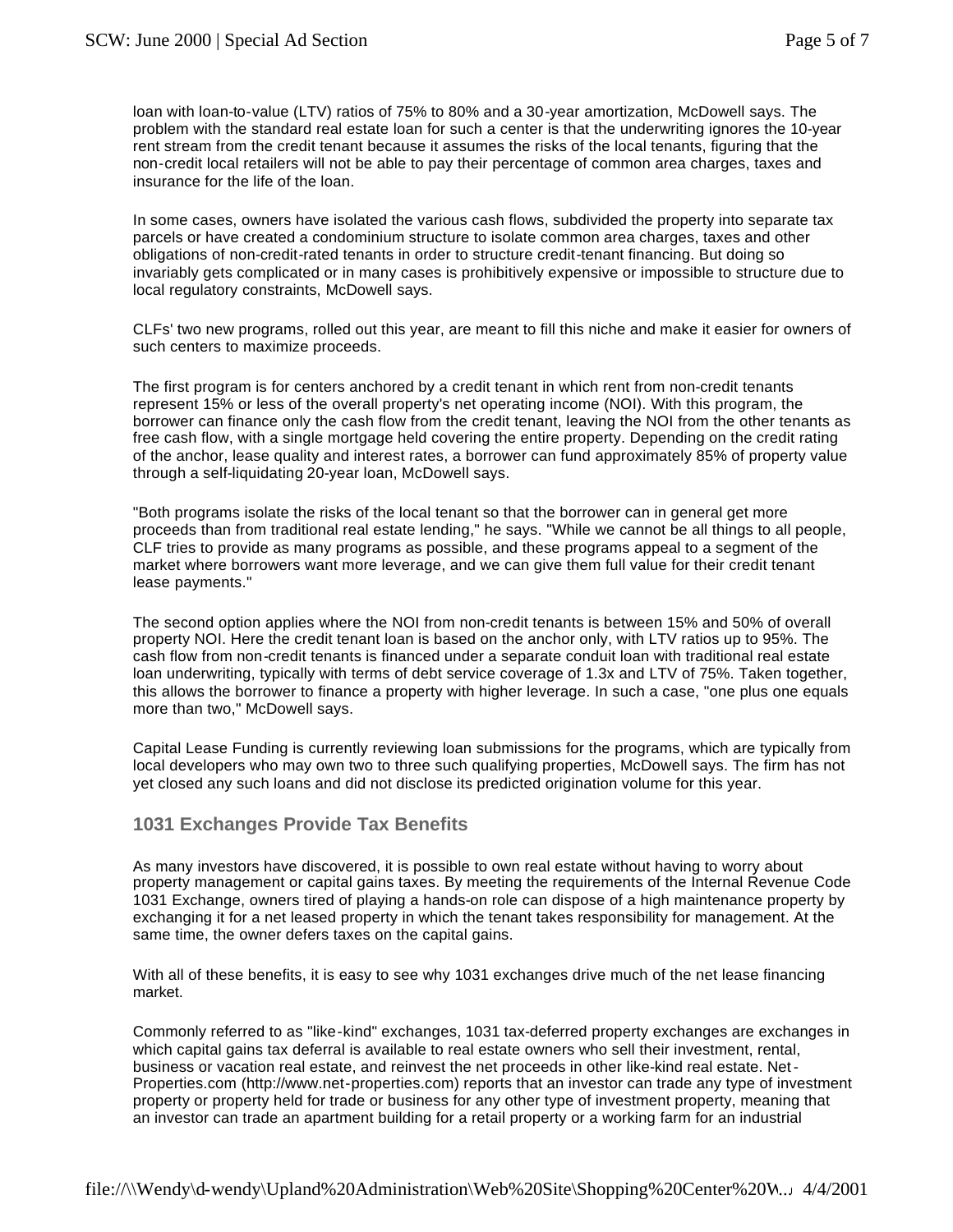building. Personal property is not included in the rules.

Many of the real estate owners who participate in 1031 exchanges are older developers who are disposing of their multitenant commercial properties or multifamily apartment buildings and turning to nomanagement types of real estate, which frequently translate into net-leased retail properties.

"It is the developer who does not want to manage buildings any longer and instead is looking for a coupon-clipping type of real estate," said Randy Blankstein of 1031 Properties.com, one of several firms throughout the United States that specialize in facilitating this type of property transfer.

The desire for so many sellers to avoid capital gains means they are willing to pay higher prices than investors with other investment criteria.

"The 1031 tax -deferred exchanges drive the cap rates," said Keith Sturm of Upland Real Estate Group Inc. "Because of the tax deferral, an investor is willing to pay more." Sturm said that approximately 90% of Upland's sales last year were to buyers taking advantage of the 1031 exchange.

Blair Rinnier of Net-Properties.com said that 1031 buyers "can afford to pay aggressive prices," because if they don't, they are losing considerable equity to the government. "Now that returns are down and rates are up, 1031 investors are looking for higher risks and higher yields," he said. Most of the 1031 buyers are individuals or partnerships, Rinnier said, and the typical size of 1031 exchange deals is from \$3 million to \$5 million.

The 1031 exchange buyers have led the market since 1995-96, according to Chris Marabella of Marabella Commercial Finance. "As the economy is booming, prices go up on real estate. Apartment owners have made a lot of money and are exchanging out of them for net-leased properties," he said, adding that he is seeing a great number of buyers in Southern California and from Silicon Valley, including many developers who are finding it difficult to find good new land deals.

Besides the clear tax savings, investors can also benefit from improved cash flow; greater leverage into a replacement property; investment diversification; and geographic relocation/consolidation of multiple business or investment properties.

Net-Properties.com says the two most common types of IRC 1031 Tax Deferred Exchanges are:

- 1. Simultaneous Exchange: This is the less favored method of exchange because it requires both the relinquished property and the property to be acquired to close simultaneously. It is important in this circumstance that each closing is contingent upon the other closing to maintain the integrity of the exchange. Since it is difficult to predict with certainty exactly when a transaction will close, most investors prefer to use a delayed exchange.
- 2. Delayed Exchange: Delayed exchange rules come from amendments to the tax code as part of the 1984 Tax Reform Act. A. The exchanger has a total of 45 days from the closing of the disposed property to identify up to three potential replacement properties. B. The exchanger can instead identify any number of properties so long as their combined fair market value does not exceed 200% of the value of the property being disposed of. C. The 95% exception rule states that neither of the first two rules apply if 95% of the value of all of the properties identified are actually acquired. D. The exchanger has a total of 180 days from the close of the property sold to purchase and close on a replacement property.

An exchange intermediary should hold the proceeds of the relinquished property in trust for the exchanger, acquire properties for the exchanger and assist in closing of the replacement property. The intermediary should offer a Letter of Credit backed by a financial institution to guarantee the safety of funds held.

"It has been a very vibrant market," said Jonathan Molin of U.S. Realty Advisors. "As the real estate market has had lots of liquidity, people are looking for trades."